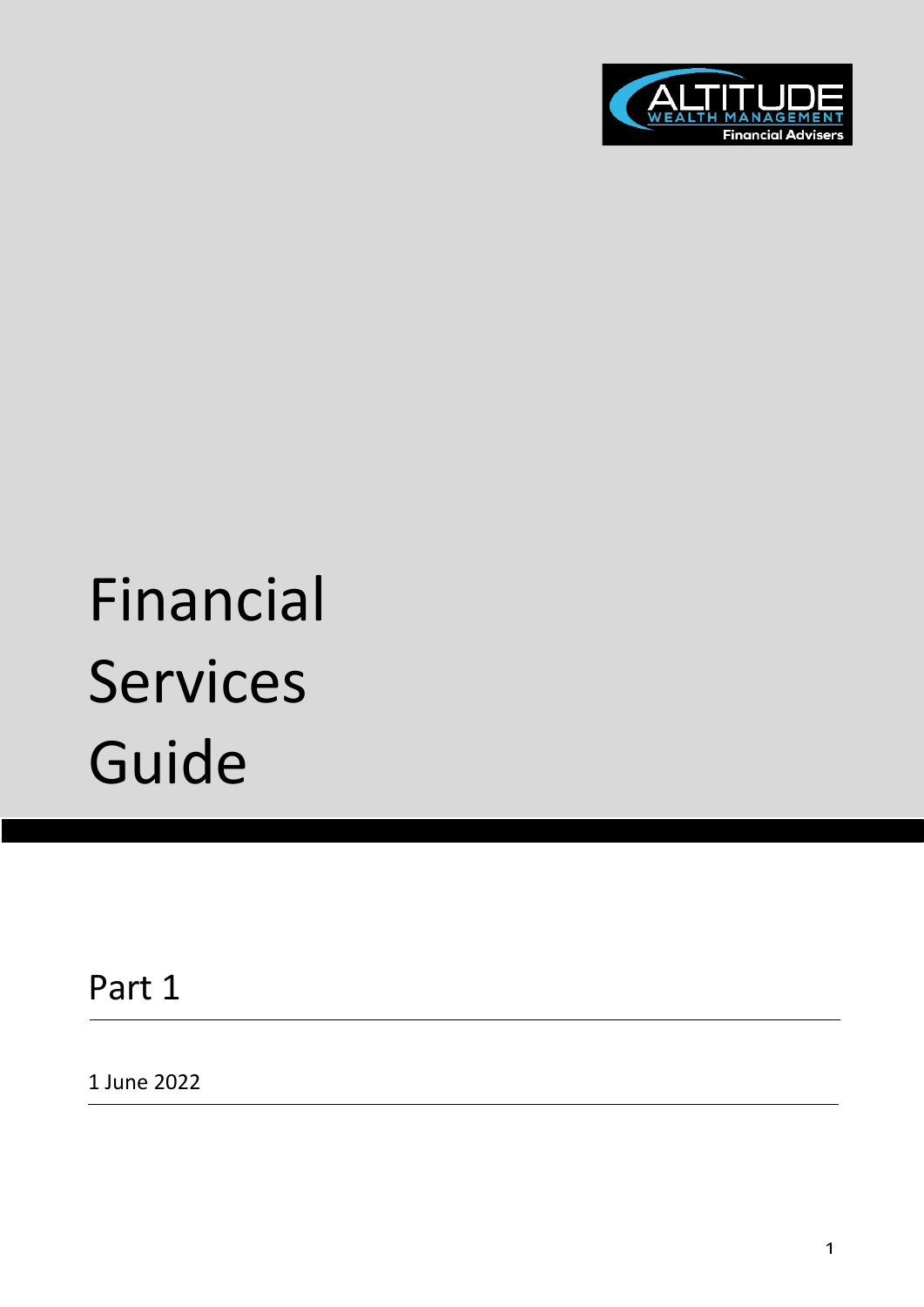This Financial Services Guide has been authorised for distribution by the authorising licensee:

Altitude Wealth Management Pty Ltd ('Altitude Wealth Management') ABN 92 618 850 347 Australian Financial Services Licence No. 516376 ('AFSL')

11 Ross River Road Mysterton QLD 4812

PO Box 3143 Hermit Park QLD 4812

Email: townsville@altitudewm.com.au Website: altitudewm.com.au

This Financial Services Guide ('FSG" or the 'Guide') provides you with important information Altitude Wealth Management Pty Ltd ("Altitude Wealth Management' or 'Licensee'), and its Authorised Representatives, who will provide you with the financial services described in this Guide. It is designed to help you evaluate and make an informed decision about whether to use the financial services described in this Guide. We suggest you retain this Guide for your future reference. If any part of this Guide is not clear, please speak to your financial adviser.

This Guide consists of two parts. Part 1 of this Guide contains important information about:

- the financial services we offer as Authorised Representatives of Altitude Wealth Management;
- Altitude Wealth Management as the holder of an AFSL;
- the financial services that Altitude Wealth Management offers;
- the process we follow to provide financial services;
- how we, our associates, and Altitude Wealth Management are paid;
- any arrangements which may influence our advice to you;
- how we and Altitude Wealth Management protect your privacy; and
- who to contact if you have a complaint or if you are not satisfied with the services provided.

Part 2 of this Guide is an Adviser Profile and includes information on the services we are authorised to provide on behalf of Altitude Wealth Management.

References in this Guide to 'me', 'I', 'us', 'we' and/or 'our' should be read as either Altitude Wealth Management or your 'Authorised Representatives' of Altitude Wealth Management, as the context requires.

## **STATEMENT OF NON-INDEPENDENCE**

Altitude Wealth Management and its Authorised Representatives, for the purposes of s923A of the Corporations Act 2001 (Cth), are unable to call ourselves "independent", "unbiased" or "impartial" or a variation of these such as "independently owned" as we receive commission payments when we recommend you purchase Life Insurance products eg income protection.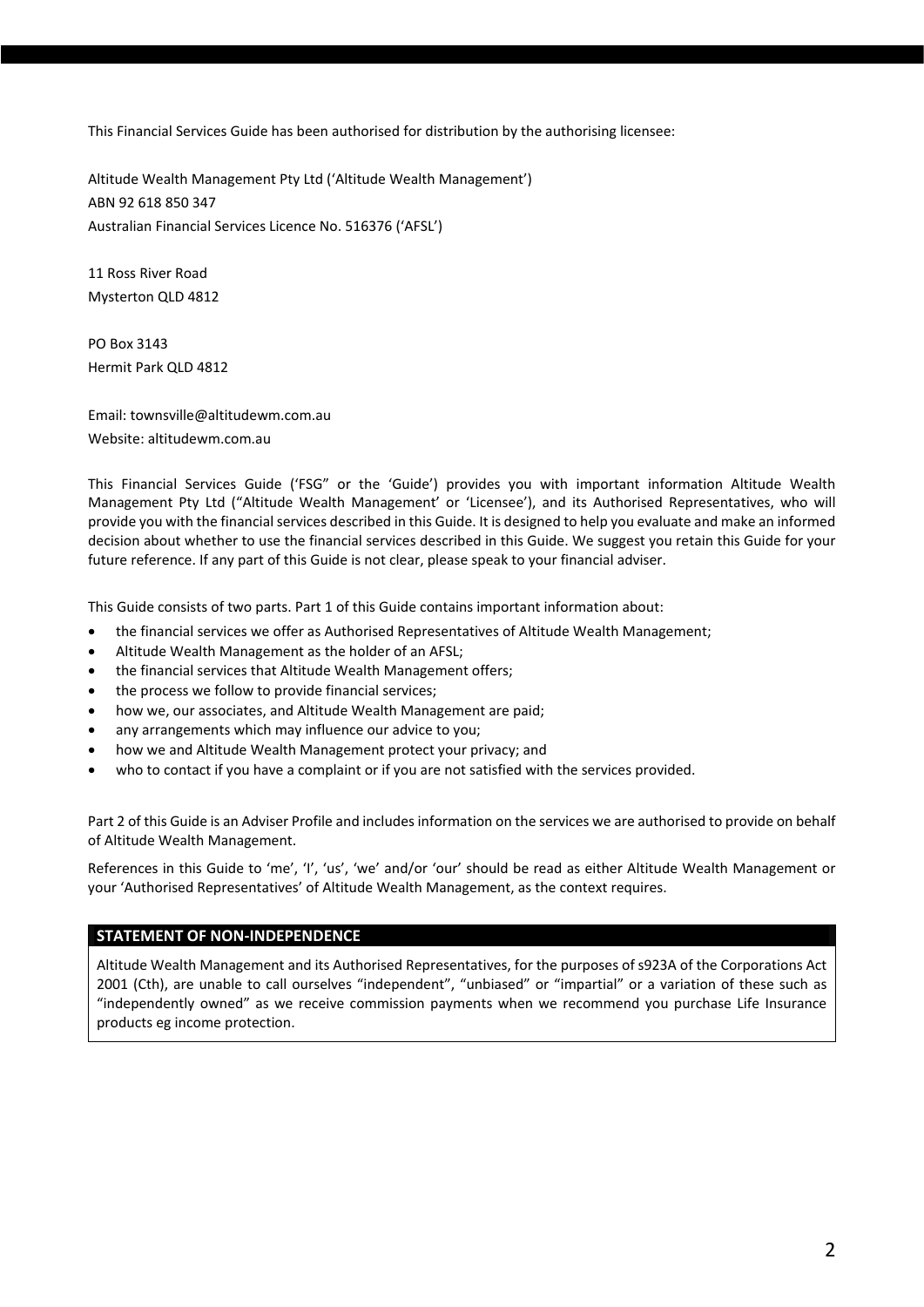# **PART 1**

Part 1 contains the following sections:

- Financial Services Guide (Section 1);
- Privacy Statement (Section 2); and
- Are you satisfied? (Section 3).

You must read each of these sections in conjunction with Part 2, which provides more detail to allow you to make an informed decision about whether to use the financial services we offer.

Together, these documents form the complete FSG which we, as Authorised Representatives, are required to provide.

## **ABOUT ALTITUDE WEALTH MANAGEMENT**

Altitude Wealth Management holds an AFSL issued by the Australian Securities and Investments Commission.

As an Authorised Representative, we act on behalf of Altitude Wealth Management when providing the financial services we are authorised to provide under Altitude Wealth Management's AFSL.

Further information on these services is set out in the FSG Part 2 Adviser Profile.

As the holder of an AFSL, Altitude Wealth Management is responsible for the financial services we provide to you. Altitude Wealth Management acts on its own behalf when these financial services are provided to you.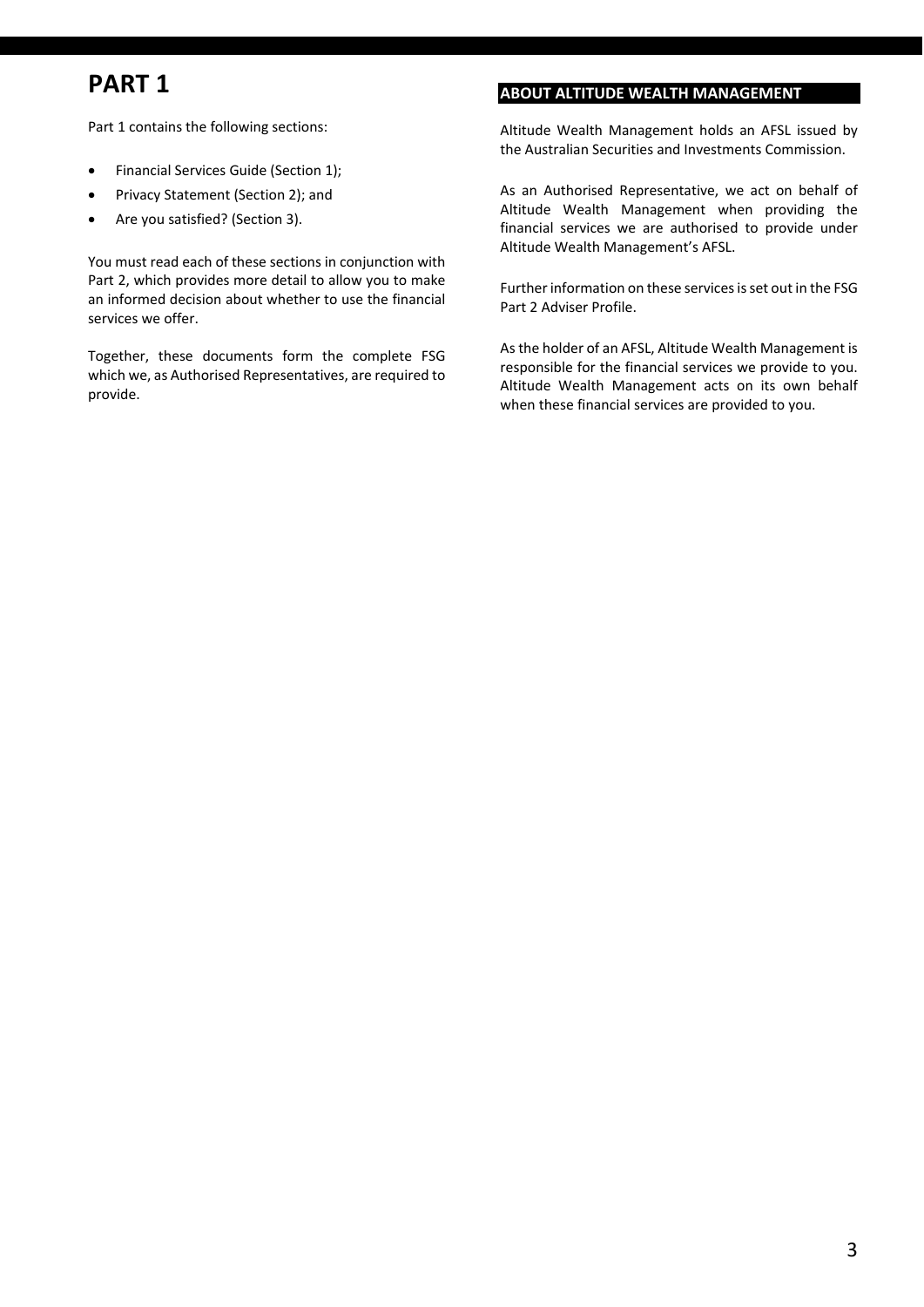# **SECTION 1**

## **FINANCIAL SERVICES GUIDE**

## **WHAT OTHER INFORMATION SHOULD YOU CONSIDER BEFORE DECIDING WHETHER TO PROCEED WITH OUR RECOMMENDATIONS?**

If you receive personal financial advice this will be documented in a Statement of Advice (SoA), or in specific circumstances a Record of Advice (RoA), that confirms the discussions you have had with us, the recommendations we are making and the basis for those recommendations. These documents will also explain how those recommendations will work towards achieving your goals, any relevant fees received by us, and any associations with financial product providers.

When a financial product is recommended to you, you will be provided with a Product Disclosure Statement (PDS) or other disclosure document issued by the product provider. Among other things, the PDS contains information about the risks, benefits, features and fees payable in respect of the product. In combination, these documents will help you make an informed decision about whether to proceed with our recommendations.

## **WHO PROVIDES THE FINANCIAL SERVICES DESCRIBED IN THIS FSG?**

The financial services described in this FSG are provided by us as Authorised Representatives of Altitude Wealth Management.

Part 2 of this Guide contains further details about your financial adviser, and our experience, qualifications and professional memberships.

## **WHO IS RESPONSIBLE FOR THOSE FINANCIAL SERVICES?**

As the holder of an AFSL, Altitude Wealth Management is responsible for the financial services we provide to you. Altitude Wealth Management acts on its own behalf when these financial services are provided to you. In relation to the financial services offered in this FSG, Altitude Wealth Management, as the holder of an AFSL, does not act on behalf of any other person or licensee. Altitude Wealth Management is only responsible for the services offered in the FSG.

The law requires Altitude Wealth Management to have arrangements in place to compensate certain persons for loss or damage they suffer from certain breaches of the Corporations Act by Altitude Wealth Management and/or its Authorised Representatives Altitude Wealth Management has internal compensation arrangements as well as professional indemnity insurance that satisfy these requirements.

## **WHAT FINANCIAL SERVICES DO WE OFFER?**

We are authorised, on behalf of Altitude Wealth Management to provide financial product advice and to deal in a wide range of products (unless otherwise stated in Part 2 of this Guide):

- $\triangleright$  Deposit products
- Government debentures, stocks or bonds
- $\triangleright$  Life investment and life risk products
- Managed investment schemes including investor directed portfolio services
- $\triangleright$  Standard margin lending facilities
- $\triangleright$  Retirement savings account products
- $\triangleright$  Securities (e.g. shares), and
- $\triangleright$  Superannuation products

Some of the services we can provide you (unless otherwise stated in Part 2 of this Guide) are:

- $\triangleright$  Financial planning advice
- $\triangleright$  Wealth accumulation advice
- $\triangleright$  Superannuation advice, including self-managed superannuation funds
- $\triangleright$  Redundancy advice
- $\triangleright$  Retirement advice
- Gearing strategies
- $\triangleright$  Cash flow advice
- $\triangleright$  Social security benefits advice
- $\triangleright$  Life and disability insurance advice, and
- $\triangleright$  Estate planning services (financial advice)

#### **WHAT PRODUCTS ARE AVAILABLE?**

A range of financial products offered by many leading financial product providers are available to our advisers when they provide personal advice.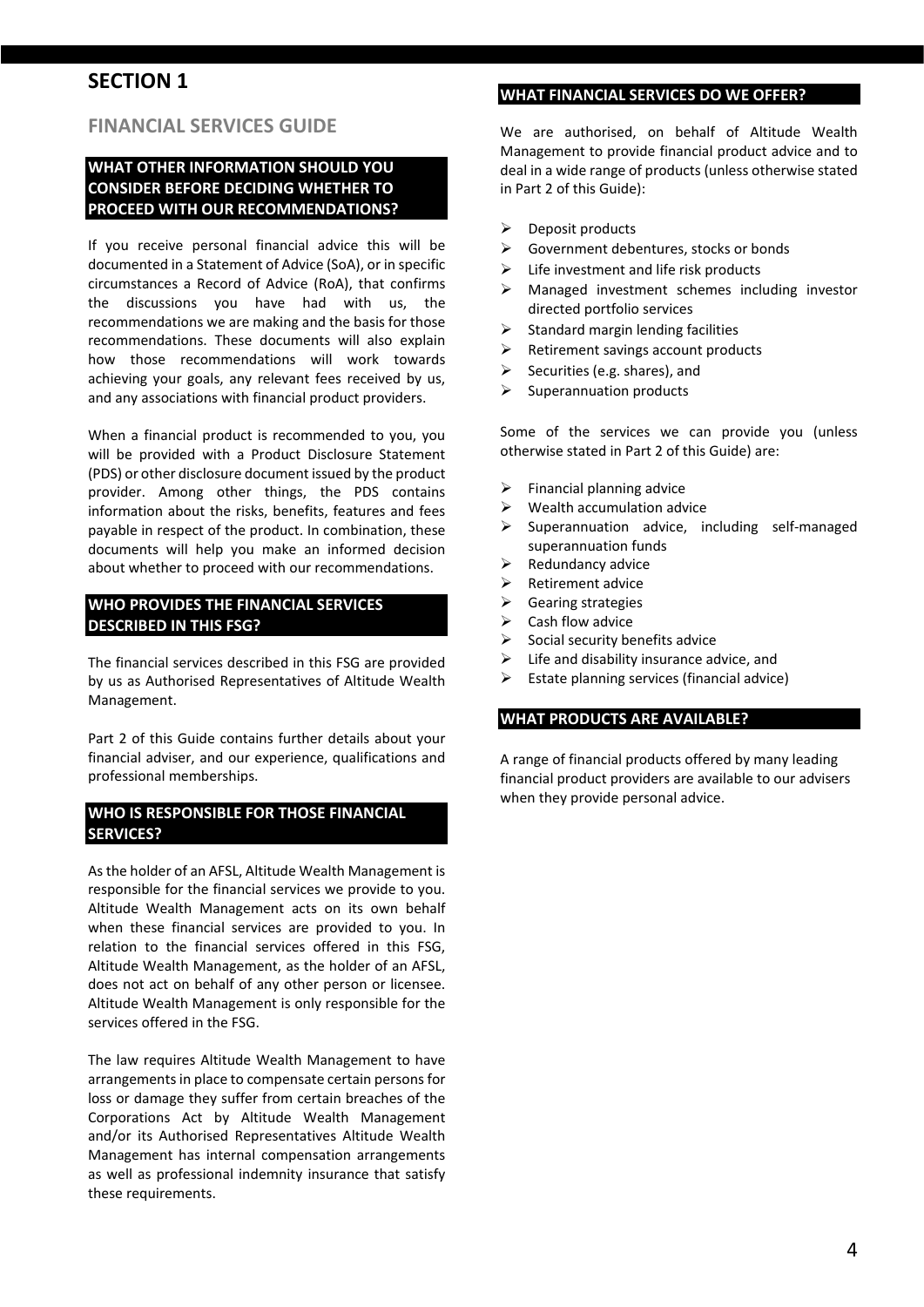## **HOW DO WE ENSURE THAT THE PERSONAL ADVICE WE GIVE YOU SUITS YOUR NEEDS AND OBJECTIVES?**

To ensure your adviser provides personal advice that is appropriate, we firstly need to understand your objectives, financial situation and needs. Your adviser (referred to as 'we' below) will follow a step-by-step process as outlined below:

- 1.) We will meet with you for an initial consultation. During this meeting we will discuss your expectations and provide you with details of the services we can offer.
- 2.) We will collect all the information we need from you, including your objectives, financial situation and needs. If you do not wish to provide the information we require, we will advise you of the possible consequences of not disclosing all of thisinformation and the impact on the recommendations given. This may include not being able to provide advice on the subject matter you request.
- 3.) We will help you identify your goals and may discuss your attitude towards investment risk.
- 4.) We may consider strategies and areas such as income, social security, insurance, cash and estate planning requirements. Where we recommend a financial product we will also conduct a reasonable investigation of the financial products that may be suitable to implement the strategies as part of the recommendations. Based on these and other considerations, we will prepare and present you with a written SoA, or in some cases depending on the circumstances, an RoA.

Where we recommend financial products, we will provide you with a PDS or other disclosure document containing information about each product recommended, to help you make an informed decision about whether to invest in or acquire that product.

- 5.) We will discuss our recommendations with you, make any changes you require and ask you whether you would like us to implement those recommendations on your behalf.
- 6.) If you agree, we will then implement those recommendations.
- 7.) We will meet with you periodically to review your financial circumstances if we agree to an ongoing advice service arrangement which includes a regular review component.

We will also explain to you any significant risks of the financial products and strategies which we recommend to you. If you are unclear of the risks, do not hesitate to question us further.

In certain circumstances, we may not provide you with personal advice via a SoA or RoA, as outlined above. These circumstances may include:

- 1.) Where we provide you with only general advice, such as through seminars and newsletters;
- 2.) Further advice or verbal advice  $-$  if you previously received advice recorded in a SoA, any further personal advice provided by us may be recorded in a RoA. We will not necessarily provide you with a copy of the RoA unless you request it (see below).

## **WHAT DOCUMENTS DO YOU GET IF WE PROVIDE FURTHER ADVICE?**

Where a further review is conducted and personal advice is provided, in some circumstances we are not required to provide you with a SoA for this further advice. Where this is the case, if you have not already been provided with a RoA, you may request a copy of the RoA from us by contacting us (on any of the contact details set out in Part 2 of this Guide) for a period of seven years from when the further advice was first provided to you.

## **HOW CAN YOU INSTRUCT US?**

You may specify how you would like to give us instructions, for example, by phone or email using any of the contact details set out in Part 2 of this Guide. Alternatively, you may provide instructions to us in person. Where instructions are provided by telephone, these must be confirmed in writing.

## **OTHER SERVICES**

We do not provide any services other than financial planning services and our Authorised Represetatives do not act in any other capacity. If you are in need of services such as accounting, legal or real estate services, then we may refer you to a suitable professional firm that specialises in these activities.

## **HOW ARE WE PAID FOR OUR SERVICES?**

We and Altitude Wealth Management may receive:

- fees paid by clients; and
- commissions paid by product providers;

Fees and commissions are payable (as directed by your Authorised Representative) to Altitude Wealth Management.

Details of any fees, commissions or other benefits that we, Altitude Wealth Management or other associated persons are entitled to receive if you implement our recommendations in relation to a specific financial product, will be disclosed to you in your SoA or RoA when personal advice is given.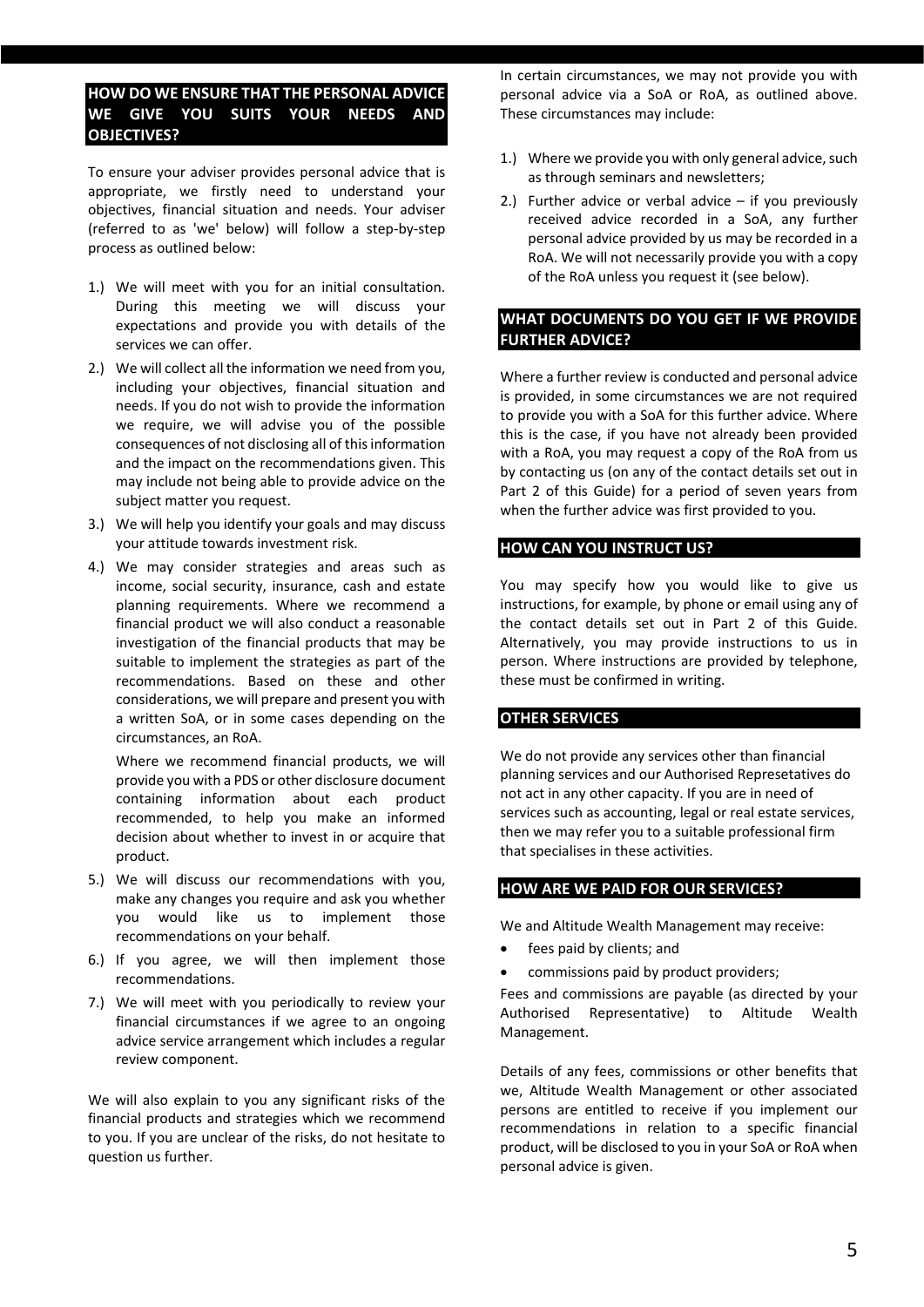#### If the fees, commissions or other benefits are not

calculable at the time we provide personal advice, we will describe the manner in which they are calculated at the time the advice is given or as soon as practicable after. If you receive general advice you may request particulars of the fees, commissions and other benefits that we may receive, within a reasonable time after this FSG is given to you.

The types of fees, commissions and other benefits that may be received by us and by Altitude Wealth Management include the following:

## **Service fees**

We will discuss and agree our fee structure with you before we provide you with services. The types of fees you can be charged are listed below. You may be charged a combination, or part of, any of these fees.

#### **Fees for advice**

We may charge fees for the preparation, presentation and implementation of our advice. These fees will be based on your individual circumstances, the complexity involved in your situation and the time it takes to prepare personal financial advice for you. We will discuss these fees with you and gain your agreement to the fees before we provide you with advice.

#### **Ongoing advice fees**

We may charge a fee to provide ongoing portfolio reviews and/or for the provision of ongoing services.

This fee will be agreed with you and is either a set amount, or an amount based on the amount of funds under our advice, and/or the time involved in reviewing your portfolio and circumstances.

#### **Payment methods**

Our fees are either invoiced to you directly, or deducted from your investments, or a combination of these methods.

Where it is debited from your investments it is normally referred to as the Adviser Service Fee.

In most instances you will be able to select the method of payment that suits you best. We will discuss and agree the method of payment with you before we provide you with services.

#### **Life Insurance Products**

Initial and ongoing commissions from insurance providers may be received by Altitude Wealth Management. These commissions are paid to Altitude Wealth Management by the company that issues the product that we recommend to you and they are included in what you pay for the product. The commissions vary and are based on the policy cost, which is the sum of the premiums you pay and may include other fees related to the product.

The initial commission is paid in the first year by the product issuer to Altitude Wealth Management. Ongoing commissions are payments paid by product issuers to Altitude Wealth Management in the years after the first year.

If you initiate an increase to your cover, Altitude Wealth Management may receive an initial commission and ongoing commissions on the annual increase to your policy cost. The ongoing commission on a client initiated increase is only paid in respect of the period that starts from the first anniversary of the increase.

If the initial commission is equal to the ongoing commissions (as a percentage of your policy cost), Altitude Wealth Management may receive up to 30.0% (excl. GST) of your annual policy cost. If the initial commission is higher than the ongoing commissions, the maximum commission that Altitude Wealth Management may receive is set out in the table below:

| Date a new product is<br>issued | <b>Initial</b><br>commission<br>(% of annual<br>policy cost or<br>increase excl.<br>GST) | Ongoing<br>commission<br>$pa$ (% of<br>annual policy<br>cost or<br>increase excl.<br>GST) |
|---------------------------------|------------------------------------------------------------------------------------------|-------------------------------------------------------------------------------------------|
| From 1 January 2020             | 0 - 60%                                                                                  | $0 - 20%$                                                                                 |
|                                 |                                                                                          |                                                                                           |

#### **OTHER BENEFITS**

From time to time we may accept alternative forms of remuneration from product providers or other parties, such as hospitality or support connected with our professional development (e.g. training or sponsorship to attend conferences). We maintain a register detailing any benefit we receive which is valued at between \$100 and \$300 and other benefits that relate to information technology software or support provided by a product issuer or that relate to educational and training purposes.

A copy of the register is available on request for a small charge.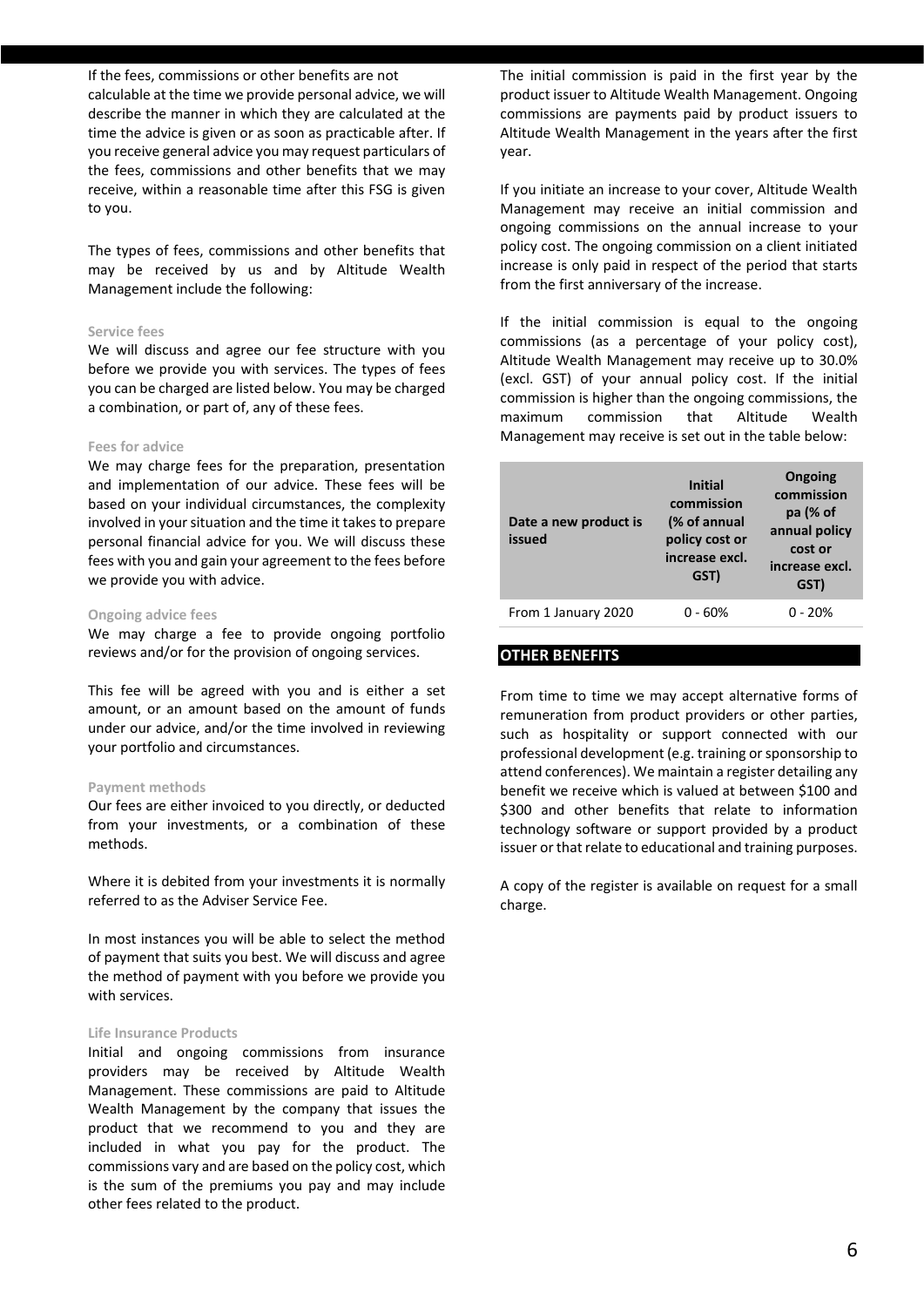## **WHAT ARRANGEMENTS MAY INFLUENCE OUR ADVICE TO YOU?**

Altitude Wealth Management's Approved Products List includes a number of financial products from a wide range of product providers. Altitude Wealth Management does not have any associations with any of these product providers which could influence our product selection. We will only recommend products on our Approved Product List where it suits your objectives, financial situation and needs.

Any other relationships or associations we have that may influence our advice to you will be disclosed in Part 2 of this FSG.

## **WHAT FEES DO WE PAY TO SOMEONE WHO REFERS YOU TO US?**

We do not accept and/or make any payments for referrals we receive and/or make.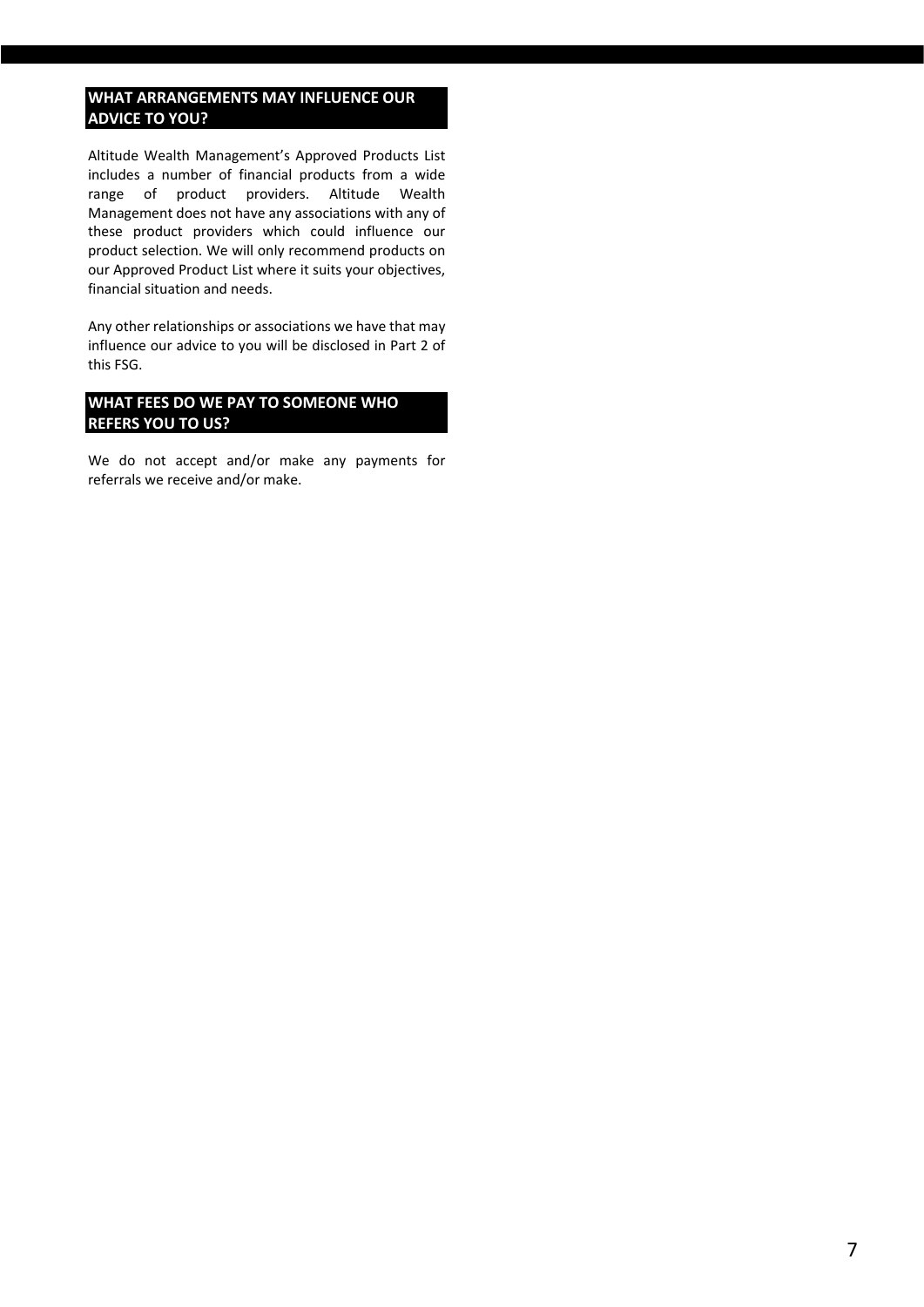# **SECTION 2**

## **PRIVACY STATEMENT**

## **WHY WE COLLECT YOUR PERSONAL INFORMATION**

We collect personal information, including sensitive information (e.g. health information), from you to provide you with services including financial advice.

We may also use your information to comply with legislative or regulatory requirements in any jurisdiction, to prevent fraud, crime or other activity that may cause harm in relation to the particular products or services provided, and to help us run our business.

If you do not provide all the information we request, we may no longer be able to provide a product or service, including financial advice, to you.

## **COLLECTING AND DISCLOSING YOUR PERSONAL INFORMATION**

We may disclose your personal information, anyone we engage to do something on our behalf such as a service provider, and other organisations that assist us with our business. We may also disclose your personal information to third parties such as a complaints body to whom a complaint relating to a product or service is referred, your past and present employers, any party acquiring an interest in our business and anyone acting on your behalf.

We may also collect from the parties listed above any personal information they may hold about you which relates to our provision of financial advice.

As a provider of financial services, we have obligations to disclose some personal information to government agencies and regulators in Australia, and in some cases offshore. We are not able to ensure that foreign government agencies or regulators will comply with Australian privacy laws, although they may have their own privacy laws. By using our products or services, you consent to these disclosures.

Altitude Wealth Management is also required, pursuant to the Anti-Money Laundering and Counter-Terrorism Financing Act (AML/CTF Act) and its corresponding rules and regulations to implement certain client identification processes. We may be required to obtain information about you at the time of providing financial services to you, and from time to time in order to meet our legal obligations.

We have certain reporting obligations pursuant to the AML/CTF Act and information obtained from or about you may be provided to external third parties and

regulators in accordance with the requirements imposed on us.

## **OTHER IMPORTANT INFORMATION**

We are required or authorised to collect personal information from you by certain laws. Details of these laws are in our privacy policy.

Our privacy policy is available at altitudewm.com.au. It covers:

- how you can access the personal information we hold about you and ask for it to be corrected;
- how you may complain about a breach of the Privacy Act 1988 (Cth), or a registered privacy code and how we will deal with your complaint; and;
- how we collect, hold, use and disclose your personal information in more detail.

We will update our privacy policy from time to time.

Where you have provided information about another individual, you must make them aware of that fact and the contents of this privacy statement.

We will use your personal information to contact you or send you information about other products and services offered by us or our preferred suppliers. If you do not wish to receive marketing communications from us, please contact us.

## **DEFINITIONS**

"We", "our", "us" means Altitude Wealth Management Pty Ltd and its Authorised Representatives.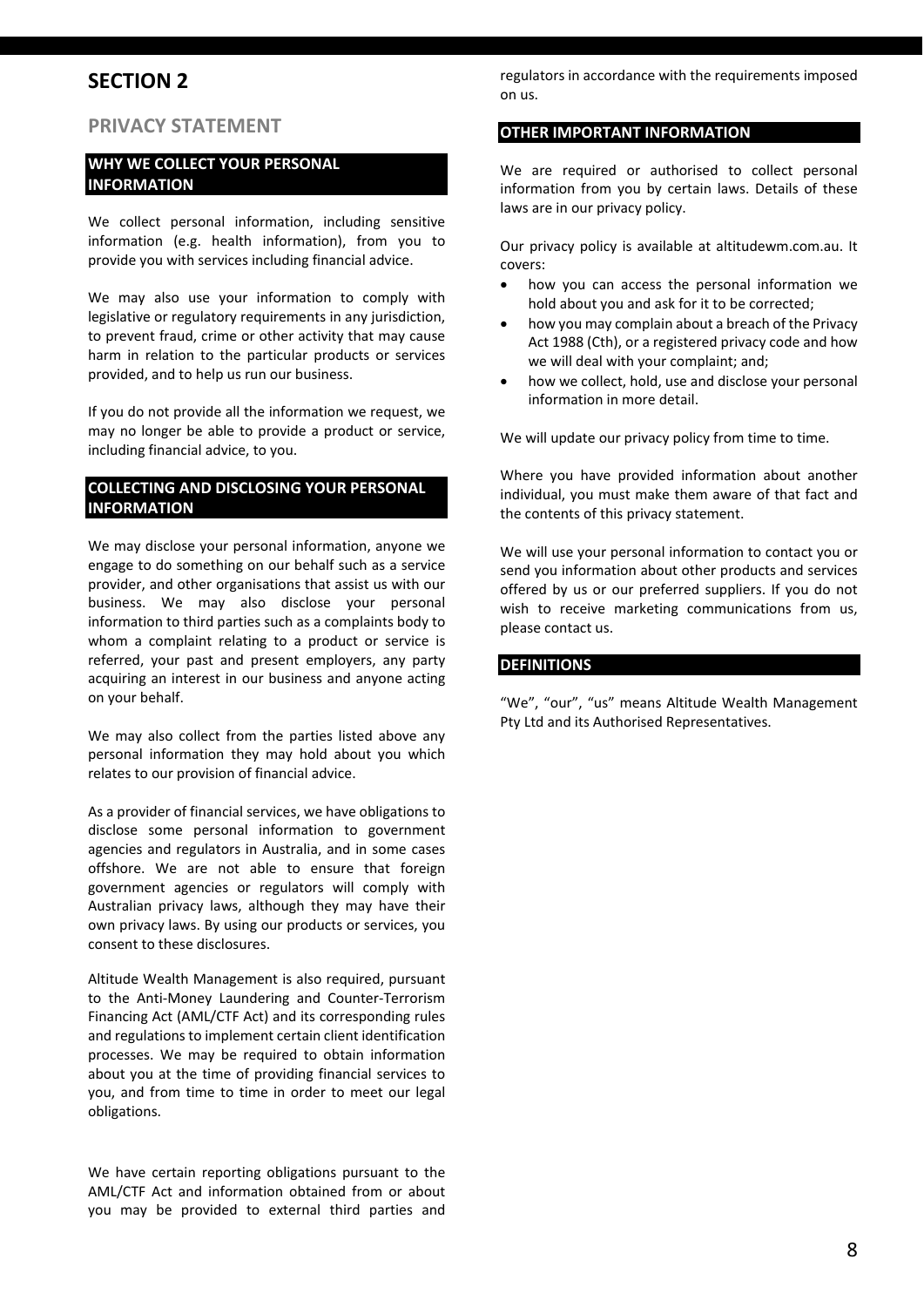# **SECTION 3**

## **ARE YOU SATISFIED?**

## **WHAT TO DO IF YOU HAVE ANY CONCERNS ABOUT OUR SERVICES**

Both we and Altitude Wealth Management endeavour to provide you with quality financial advice. If you have a complaint or concern about the service provided to you, we encourage you to take the following steps:

1.) Contact us first about your concern. You may do so by speaking to your adviser, or you can contact Altitude Wealth Management by:

**Writing to:** 

Advice Complaints Altitude Wealth Management Pty Ltd 11 Ross River Road, Mysterton, QLD, 4812. PO Box 3143, Hermit Park, QLD, 4812

**Email:**  townsville@altitudewm.com.au

2.) If an issue has not been resolved to your satisfaction after 30 days, you can lodge a complaint with the Australian Financial Complaints Authority (AFCA). AFCA provides fair and independent financial services complaint resolution that is free to consumers.

> **Write to: AFCA** GPO Box 3 Melbourne VIC 3001

**Email:**  info@afca.org.au

**Website:**  www.afca.org.au

**Phone:** 1800 931 678 (free call) 3.) The Australian Securities & Investments Commission (ASIC) is Australia's corporate, markets and financial services regulator. ASIC contributes to maintaining Australia's economic reputation by ensuring that Australia's financial markets are fair and transparent, and is supported by informed investors andconsumers alike. ASIC seeks to protect consumers against misleading or deceptive and unconscionable conduct affecting all financial products and services. You may contact ASIC by:

#### **Writing to:**

Australian Securities &Investments Commission GPO Box 9827 Your Capital City

Or

PO Box 4000 Gippsland Mail Centre Victoria 3841

**Website:**  www.asic.gov.au

**Phone:** 1300 300 630

4.) The Financial Planning Association of Australia Limited (FPA), is the peak professional body for financial planning in Australia. The FPA provides the leadership and professional framework that enables members to deliver quality financial advice to their clients. All FPA members are bound by professional, technical and ethical standards as provided in the FPA Code of Professional Practice. The FPA has effective and appropriate policies and procedures in place to assist you with your complaint and ultimately help protect consumers and those planners doing the right thing. You may contact the FPA by:

## **Writing to:**

The Investigations Manager Financial Planning Association of Australia Ltd GPO Box 4285 Sydney NSW 2001

**Website:**  www.fpa.asn.au

**Phone:**

1300 626 393

Before you send your concern to any of these respective bodies, please contact them first to understand the process of lodging your concern with them.